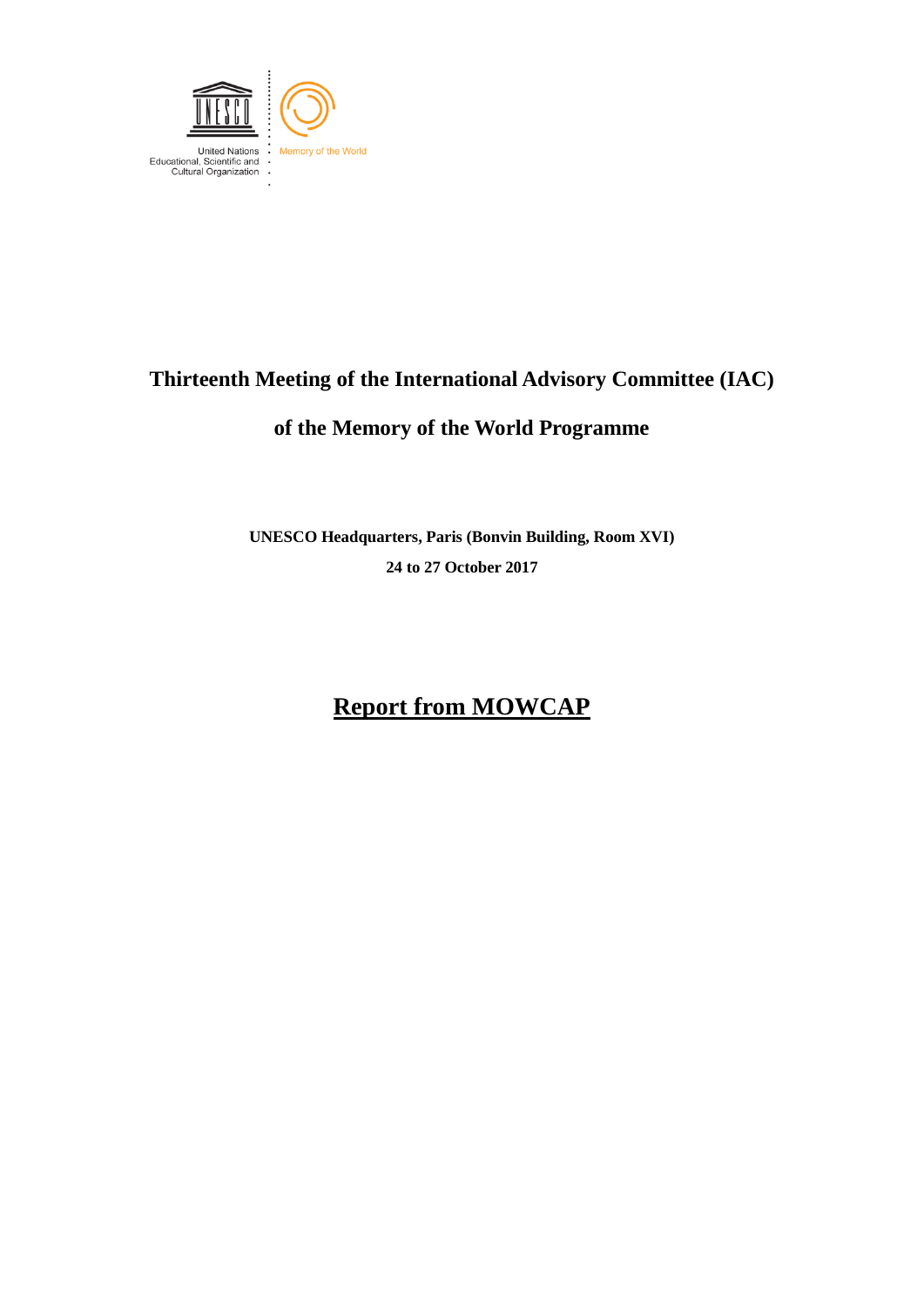

**Memory of the World Programme**



### **The Report of MOWCAP Chairman at the 13rd IAC Meeting of the Memory of the World Program** Li Minghua Chairman of MOWCAP

I. Background

MOWCAP was established in 1998 as a Regional Committee under the provisions of the 'Memory of the World General Guidelines to Safeguard Documentary Heritage'. It serves UNESCO's Asia-Pacific Region of 45 countries. It also maintains the Asia-Pacific MoW register.

The members of MOWCAP are the autonomous national MoW committees (or equivalent bodies) within the region, as defined in the MOWCAP statutes, it is a co-operative structure which encourages information exchange, the mentoring of new national committees, and preservation, access and awareness raising issues specific to the region.

At present there are 18 countries in which national MoW committees and equivalent bodies operate. They are Australia, Cambodia, China, Fiji, Indonesia, Islamic Republic of Iran, Japan, Kazakhstan, Kyrgyzstan, Mongolia, New Zealand, Philippines, Republic of Korea, Sri Lanka, Tajikistan, Thailand, Vanuatu and Viet Nam. And we're helping Laos, East Timor and DPRK to establish their own MoW national committee.

#### II. Organization Structure

The current Bureau for the term 2014- 2018 was elected during the Sixth General Meeting held in Guangzhou, China in May 2014. And in July this year, the position of Secretary General was reelected in the 16<sup>th</sup> MOWCAP Bureau Meeting.

Chairperson: Mr. Li Minghua (China) Vice-Chairpersons: Ms. Diane Macaskill (New Zealand), Ms. Vu Thi Minh Huong (Vietnam), Mr. Kim Kwibae (Korea) Secretary General: Mr. Andrew Henderson (Australia) UNESCO Consultant: Ms. Misako Ito Goodwill Ambassador: Mr. Rujaya Abhakorn (Thailand) Special Advisers: Mr. Ray Edmondson (Australia), Mr. Simon Chu (Hong Kong, China), Ms. Sarah Choy (Hong Kong, China), Mr. Richard Engelhardt (Thailand), Ms. Helen Swinnerton (Hong Kong, China)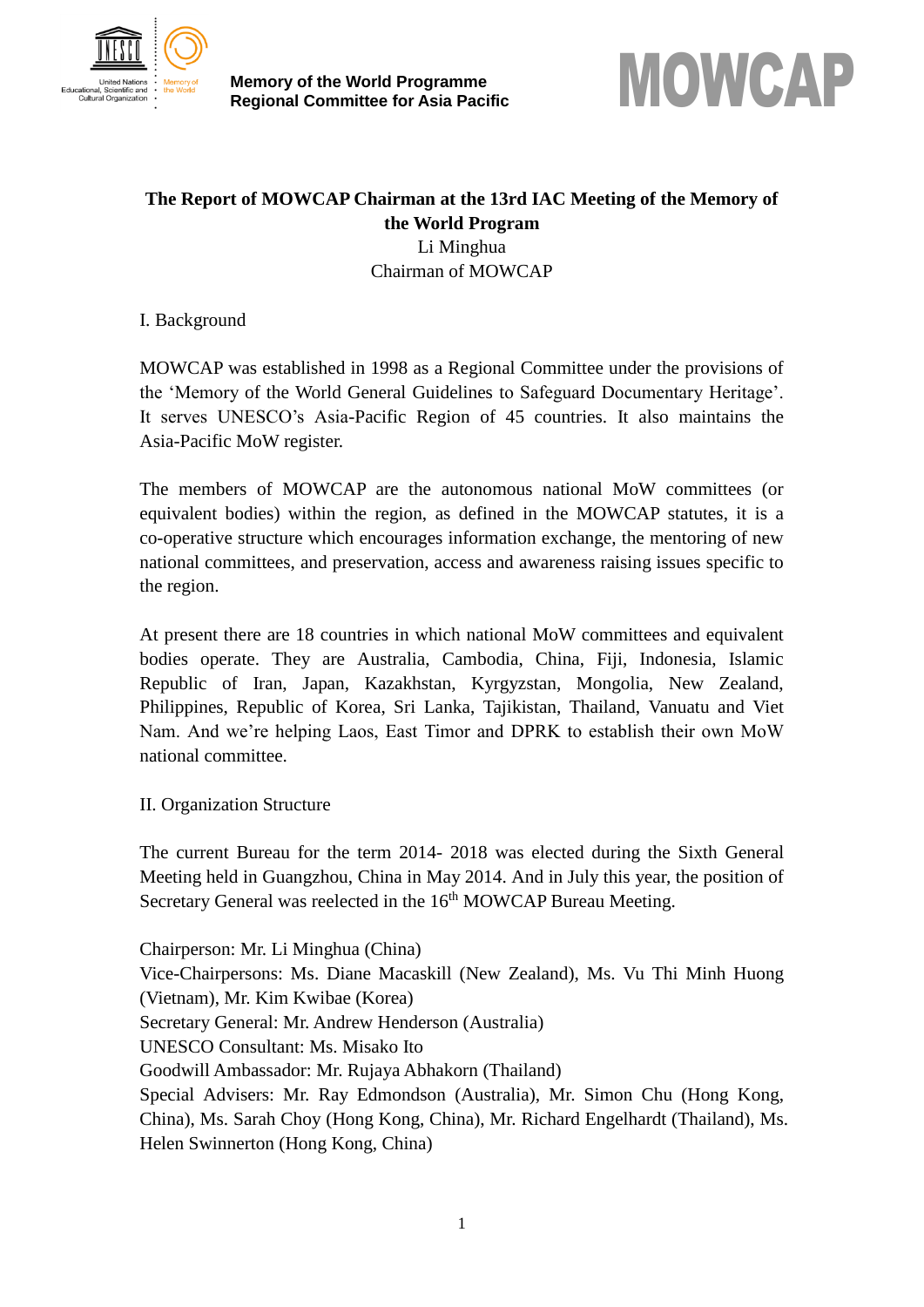There is a Register Subcommittee of 5 persons under the MOWCAP Bureau. Chairperson: Mr. Rujaya Abhakorn Member: Ms. Alla Aslitdinova (Tajikistan), Mr. Kyung-ho Suh (Republic of Korea), Ms. Hongmin Wang (China), Ms. Helen Jarvis (Cambodia)

What's more, we established a MOWCAP Office in the Asia Culture Centre in Guangju, Korea with one full time staff, who serves to assist the work of the Secretary General.

#### III. MOWCAP Register

MOWCAP maintains the Asia-Pacific MoW register. To date, we have included 46 nominations from 23 countries in the Asia-Pacific 'Memory of the World' Register.

A new round of nominations for the Regional Register ended on August 31, 2017. We expect to announce the successful nominations at the 8th MOWCAP General Meeting in May or June 2018.

#### IV. MoW Review

Since the International Advisory Committee launched a comprehensive review of MoW Program at its 12<sup>th</sup> meeting in Abu Dhabi in October 2015, MOWCAP has engaged a lot in the review process.

Mr. Ray Edmondson, chair of Working Group 2 for MoW review, serves as Special Adviser of MOWCAP. Led by him, we communicated in regarding to the review matters in meetings or via emails.

V. Publicity Efforts

#### 1. Publications

The coffee table book "Memory of the World Documentary Heritage in Asia and the Pacific" has already been published.

Australian Register has been made available in e-book form on the Australian Memory of the World website and on iTunes.

#### 2. Internet Communications

The latest version of the MOWCAP website has come online and is operating excellently.

Newsletter, of which Ms. Dianne Macaskill takes charge, enables MOWCAP to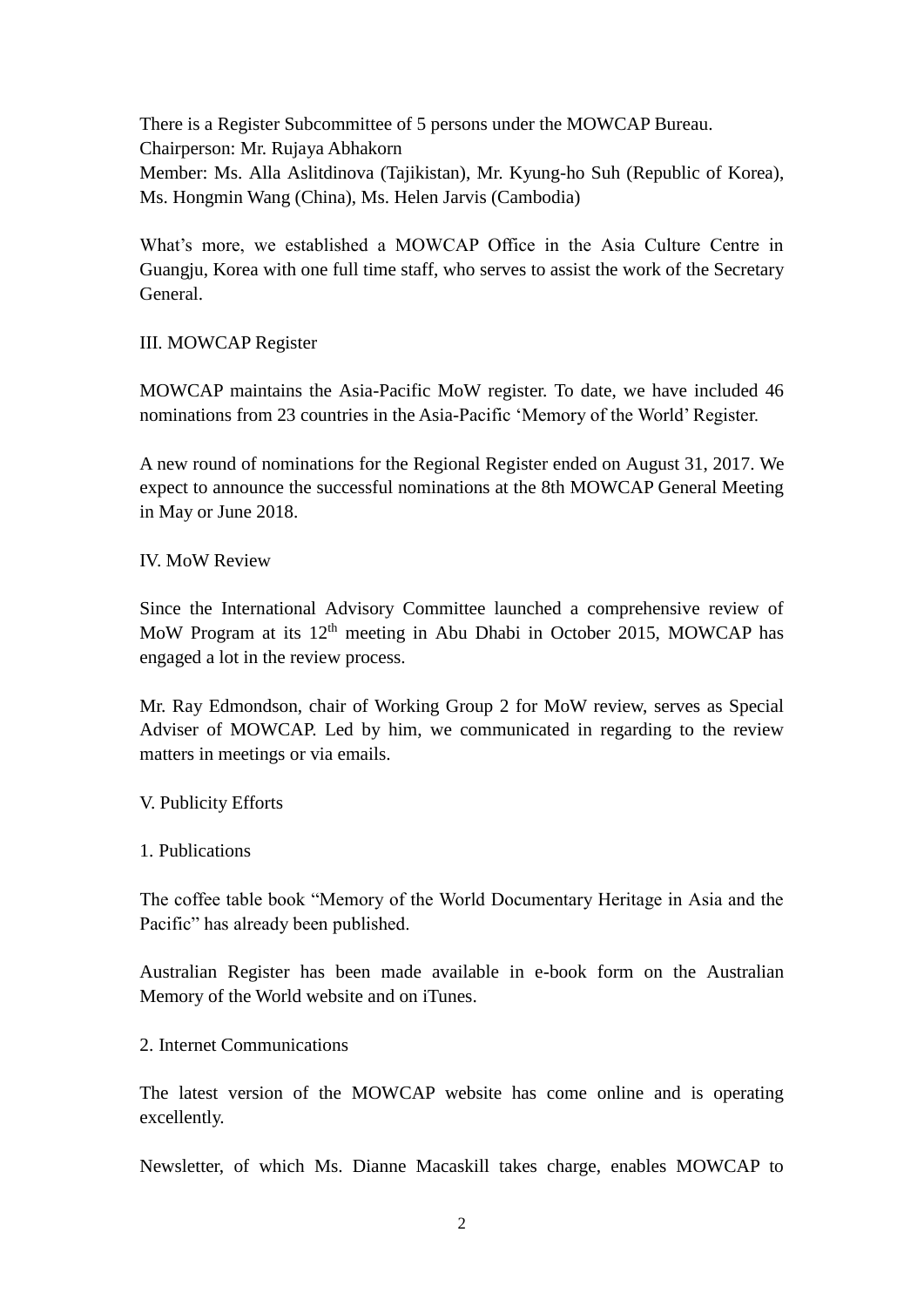release information in time.

Moreover, the homepages of the Facebook and YouTube are drawing young people's attention.

VI. Main Activities

1.General Meetings and Bureau Meetings

a. From May 18 to 21, 2016, we held the 7th MOWCAP General Meeting and the 15th Bureau Meeting in Hue, Vietnam. The meeting was attended by some 67 delegates from 16 countries in the region.

At the meeting, we reviewed and adopted the minutes of the 6th MOWCAP General Meeting, reported on the work and activities of the MOWCAP Bureau and the national MoW committees during 2014-2016, discussed matters concerning the revision of 'Memory of the World' Programme documents, and announced the latest developments in the work of MOWCAP. A total of 14 nominations were added to the UNESCO 'Memory of the World' Register for the Asia-Pacific Region.

b. From July 19 to 21, 2017, the  $16<sup>th</sup>$  MOWCAP Bureau Meeting was held in Tokyo. Japan. The meeting discussed and adopted the Bureau reports since the 15<sup>th</sup> Bureau Meeting and the membership reports, shared the updated information of MOWCAP Newsletter, project, proposals and fundraising issues, the activity report of MOWCAP Centre, renamed the Centre as MOWCAP Office, adopted its activity and budget plan, revised the procedure of regional register nomination. We also determined the location and date of the 2018 General Meeting and discussed matters relating to the Bureau election.

#### 2. Other Activities

a. From June 14 to 15, 2016, UNESCO Memory of the World Workshop on Preservation of Documentary Heritage in the Asia Pacific Region was held in Xi'an City, China. The meeting was jointly organized by MOWCAP and the State Archives Administration of China, and co-organized by Shaanxi Provincial Archives and Shaanxi Normal University. More than 40 representatives from 12 countries in the Asia-Pacific region participated in the meeting. We invited Mr. Ray Edmondson and Mr. Li Yuhu, Director of the Ministry of Education's Engineering Center for Historical and Cultural Heritage Conservation to serve as speakers and shared their experience in preservation of and access to the audiovisual archives, the science and technology for protecting documentary heritage, and other related subjects with other participants in the meeting.

b.On September 7, 2016, the MOWCAP Centre was established in Gwangju, Korea.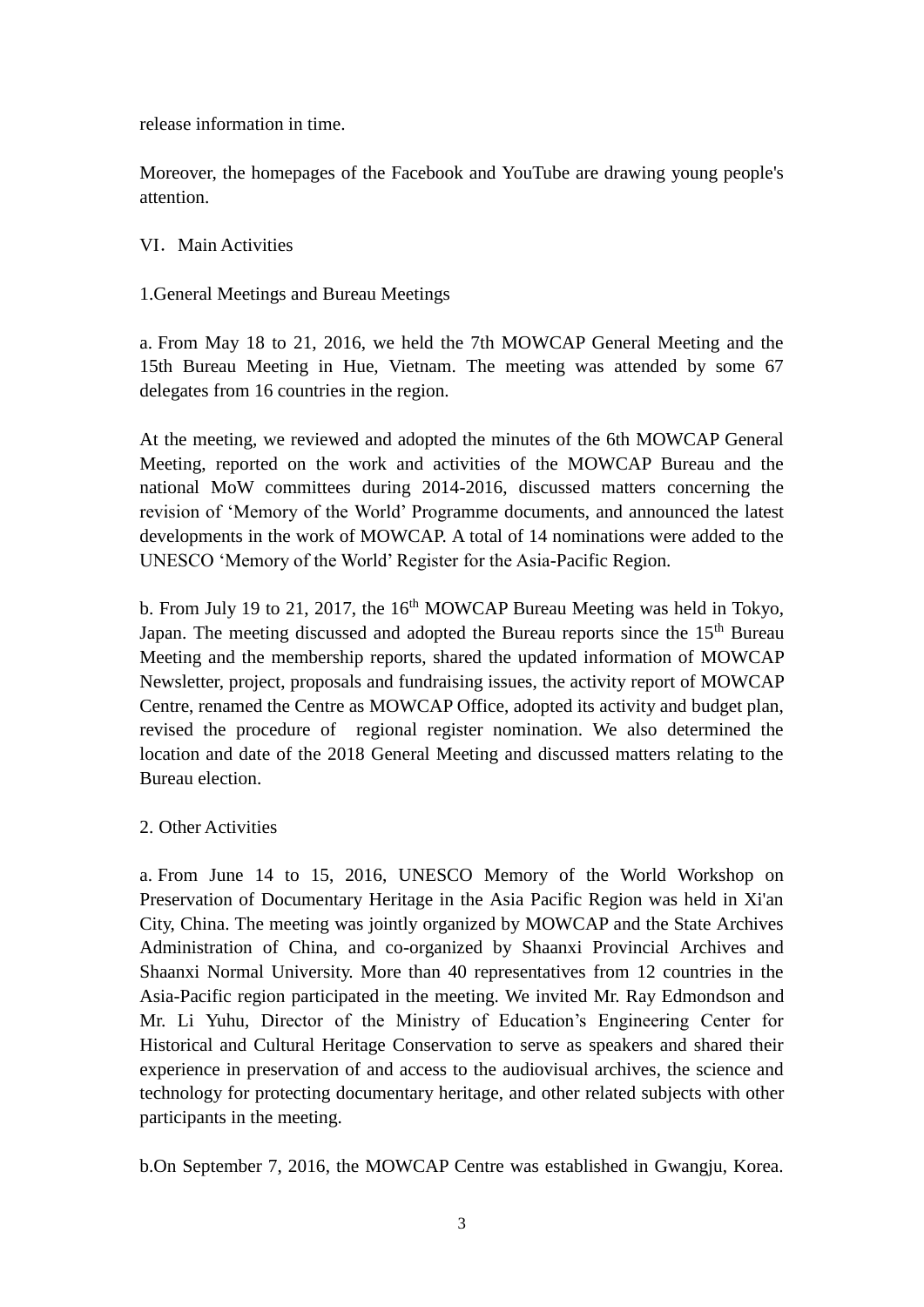The Centre has been renamed as the MOWCAP Office with a full-time staff and a part-time staff. The functions of the Office contains preservation of the MOWCAP archives and materials, operation of the MOWCAP website, email and social media, preparation of the meetings and the minutes and providing supports to the MOWCAP register nomination.

c. In Suva on September 26 to 29, 2016, UNESCO in partnership with Korean National Commission for UNESCO, National Archives of Fiji and Fiji National Commission for UNESCO conducted a MoW capacity building training.

d. On October 4, 2016, UNESCO and the Government of Malaysia have successfully held a stakeholder meeting for the project entitled "Safeguarding the Documentary Heritage of LDCs and SIDS in Southeast Asia through the UNESCO Memory of the World Programme".

e. The "Memory of the World: Documentary Heritage in Asia and the Pacific" exhibition will run from 18-30 October at the Bankok Art and Culture Centre and is free and open to the public. The occassion also mark the launch of the beautiful illustrated book, *Memory of the World: Documentary Heritage in Asia and the Pacific*. The exhibition provided a detailed explanation of the MoW programme, threats to documentary heritage in the region and how MoW addresses these challenges and examples of items registered on the Asia-Pacific register.

f.A MoW workshop was held in early November 2016 in Pyongyang, DPRK. The workshop was sponsored by the UNESCO Office in Beijing. The purpose of the workshop was to provide an overview of the UNEWCO Recommendation Concerning the Preservation of, and Access to, Documentary Heritage including in Digital Form, and to provide information to assist with the establishment of a national MoW National Committee.

g.An exhibition known as "Memory of the world in Canberra" was held at the Canberra Museum and Gallery from November 12, 2016 to March 19, 2017. The exhibition showcased the documents inscribed on the UNESCO Australian Memory of the World Register held in Canberra institutions, including two items that are also on the Memory of the world International Register.

h.On November 21, 2016, the Memory of the World Knowledge Centre-Macau was established. Located in the Library of the City University of Macau, the center was jointly established by the library and Macau Documentation and Information Society with the authorization of Memory of the World Programme. This is the first MoW knowledge center in the world. After the opening ceremony, the guests overseas and the scholars from Macau also attended the Forum of Macau and UNESCO Memory of the World Programme——Access to knowledge via access to archives and documents.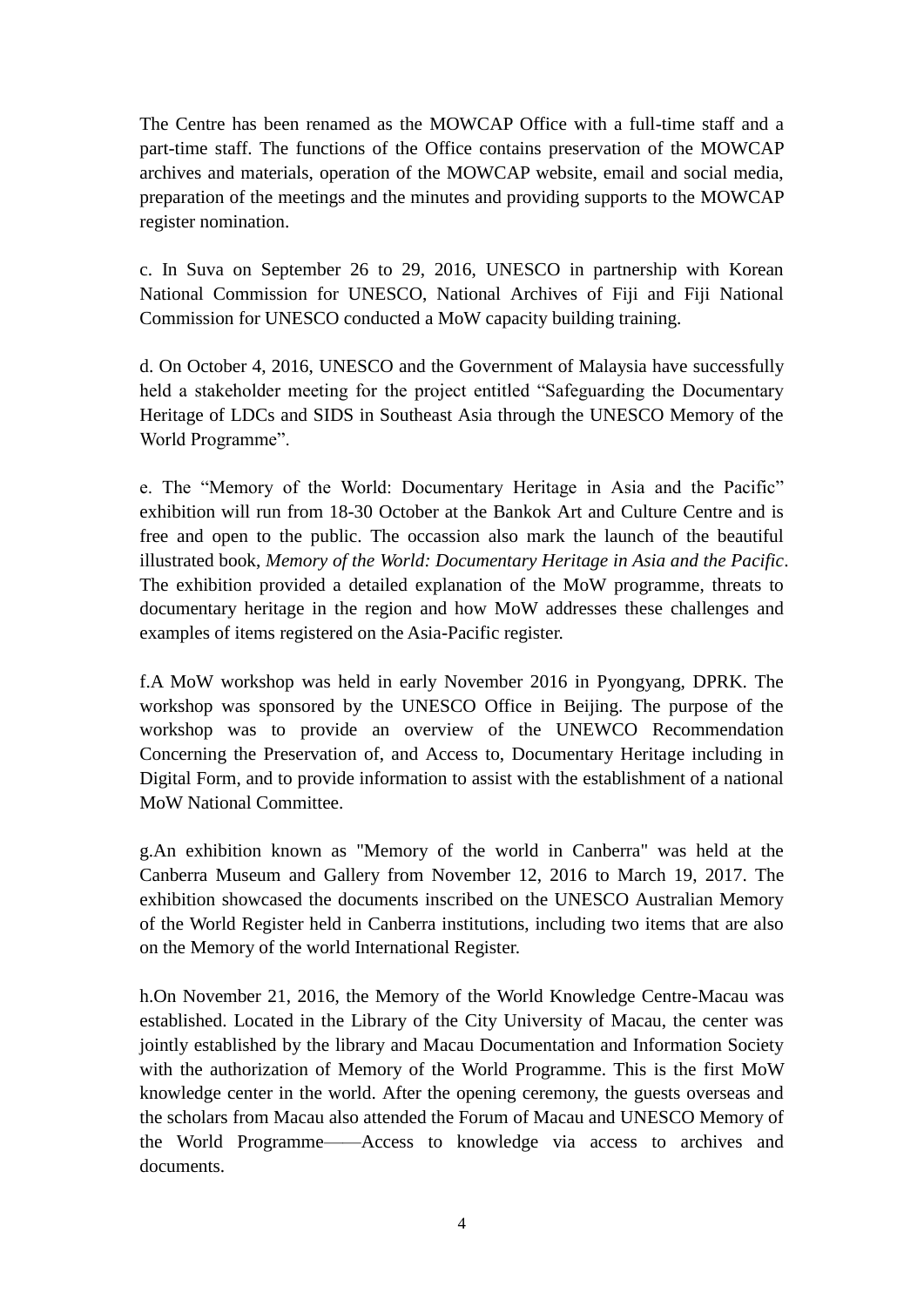i.On November 23, 2016, UNESCO Memory of the World Program & the Development of Archives Work was held in Suzhou City, China. The meeting was jointly hosted by the State Archives Administration of China and Suzhou City Archives, and was attended by over 40 scholars, including experts of MoW Programme and in the field of archives and documents. At the meeting, the scholars discussed how to use UNESCO MoW Program as an instrument to educate the public, to increase their awareness of the existence and significance of documentary heritage, to facilitate rescue, protection and access to the archive heritages, carrying forward human civilization.

j. From May 8 to 10, 2017, the First Symposium on the Implementation of the UNESCO Recommendation Concerning Documentary Heritage was held in Kuala Lumpur, Malaysia. At the meeting, the Association of Southeast Asian Nations (ASEAN)-UNESCO and the three countries of China, Japan, and Republic of Korea discussed on the UNESCO Recommendation Concerning Documentary Heritage, coming up with a five-point UNESCO-ASEAN Member States Action Plan. The project is supported by UNESCO and the Malaysian government.

k. In May 2017, UNESCO and the Myanmar National Commission for UNESCO held a national level training workshop in Yangon. The Workshop focused on increasingly participants' knowledge and skills related to the MoW programme.

l. In June 2017, UNESCO and the Asian Film Archives jointly hosted a two-day workshop in Singapore, focusing on how the MoW Programme can help protect and preserve precious audiovisual heritage in Southeast Asia. The National Library Board of Singapore provided support for the workshop. Twelve representatives from Southeast Asian countries attended the workshop.

m.On July 11, 2017, the MoW Knowledge Centre-Beijing was established. The Centre is authorized by the Sub-Committee on Education and Research of the International Advisory Committee of Memory of the World Program and is hosted by the Archives School of Renmin University to facilitate the work of Chinese National Committee for MoW and the SCEaR. After the Opening Ceremony, a Forum on MoW Program and China was held to exchange and discuss the experiences of the development of the MoW programme.

n. From September 21 to 23, MoW Human Right Archive Seminar and Exhibition was held in Guangju, korea.

3. Activity Plan

a. The 8th General Meeting and the 17th Bureau Meeting of MOWCAP will be held in Guangju, Korea in May 2018.